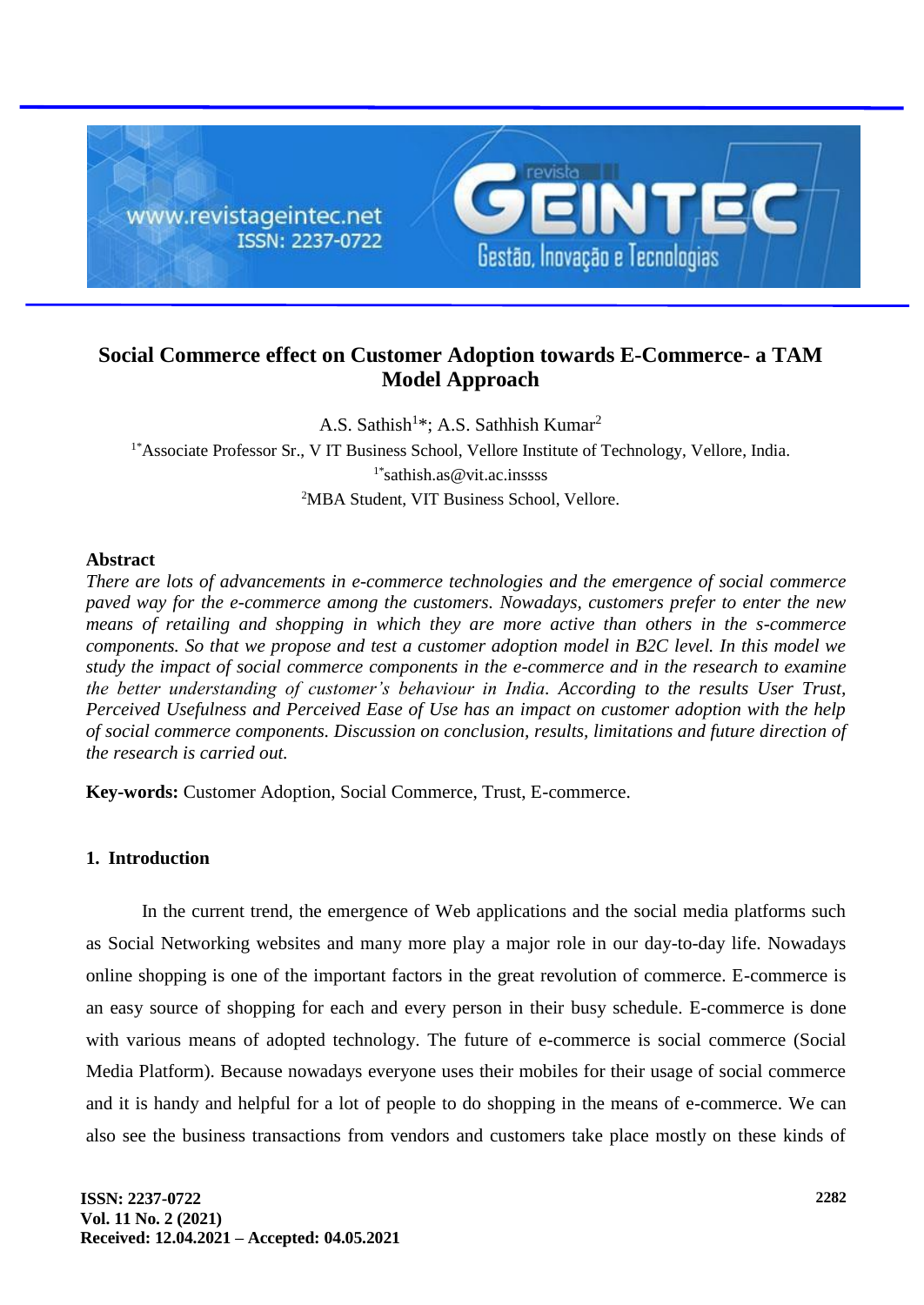platforms. We can also analyze e-vendors and consumers as they interact with these platforms. Now it is clear that the adoption of e-commerce is because of the emergence of usage of social commerce.

In this research customer adoption towards e-commerce with the influence of new means of commerce called social commerce (s-commerce) is studied. The main aim is to examine how the social commerce components help the customer adoption towards e-commerce. The components underlying s-commerce are considered to be social advertising, ratings, reviews, referrals, and also forums and communities. One of the main constructs to be used is TAM and SCAM. The main purpose of using these is the possibility of enhancing the adoption of customers towards e-commerce.

The need for this study is mainly to understand how the social commerce components influence customer adoption towards the e-commerce sites and platforms and how are the customers influenced by the various factors. Most of the country follows e-commerce for retailing but in India, there is still a setback for few set of customers because of various factors like risk and trust. The adoption of e-commerce is mainly because of the emergence of social commerce components. Still people are using the traditional way of buying the products in-store rather than online. People mostly don't use online platforms to buy a product because of various reasons which influence them. So this study will make you understand the various reasons and factors for customer adoption with the help of social commerce components. The study is constructed based on few research objectives:

- 1. To identify the critical factors for the customer adoption towards e-commerce.
- 2. To understand the relationship between the customer adoption and other independent variables.
- 3. To determine the influence of customer adoption on the independent variables.

#### **2. Theoretical Foundations of the Research**

### **TAM**

Technology Acceptance Model (TAM) (Davis, 1989) is one of the important aspects of using and understanding the user intention to adapt to the technological system. This TAM considers the high Perceived Ease of Use and the Perceived Usefulness which helps to understand the greater intention to use. This model was developed to understand the customer adoption towards the technology for various aspects in which it helps to understand the customer point to view towards the technology, their mode and level of acceptance of that technology based on their needs (Hajili, 2012).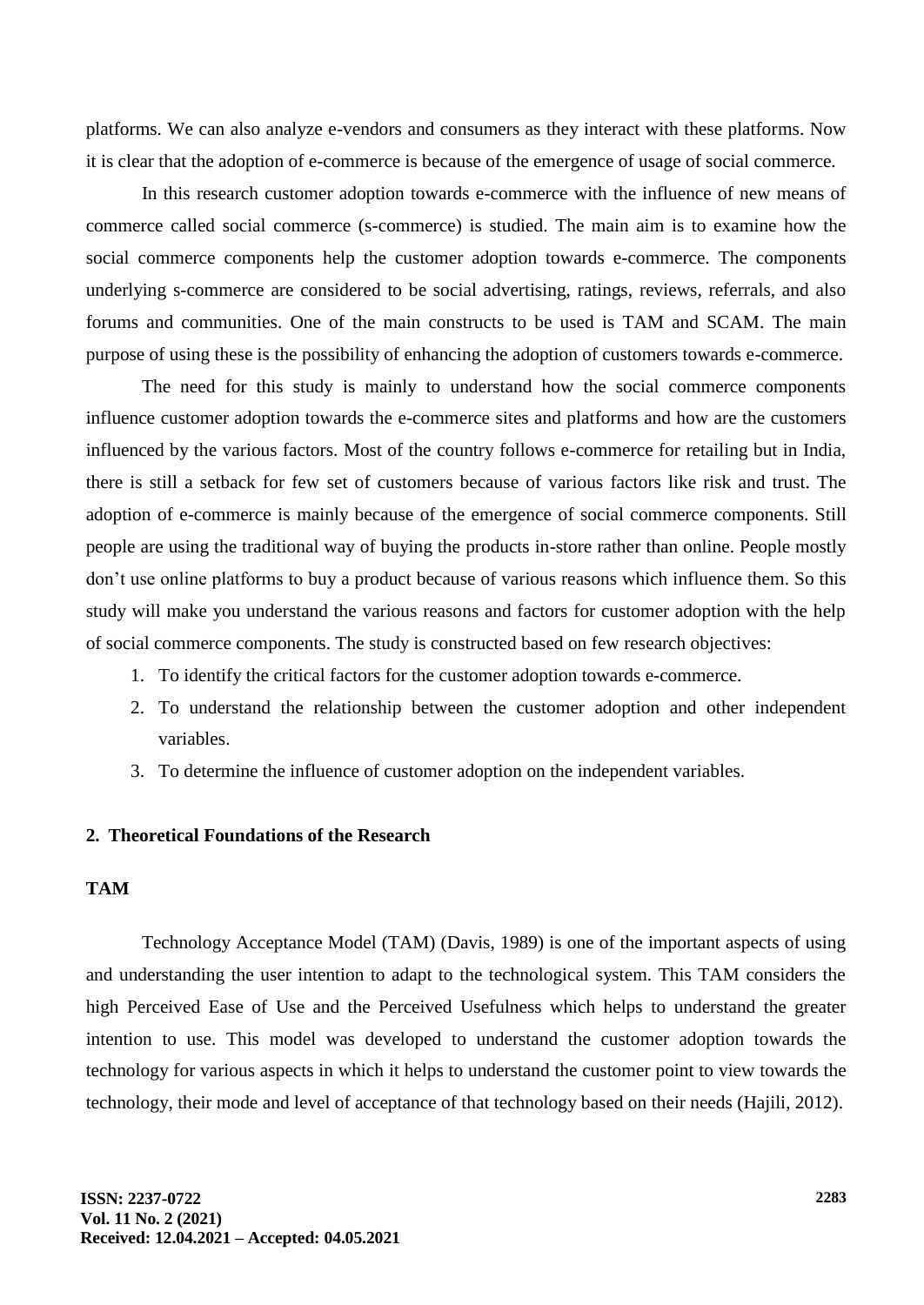## **Social Commerce**

Social Commerce (Hajili, 2012) indicates that this is the new concept that motivates and helps the customers to have and understand the buying behaviour of customers. Trust as well as various platforms for e-commerce plays a significant role in the Social Commerce Acceptance Model (SCAM) where this model was introduced and validated first by (Hajili, 2012) using the empirical study that highly influences the various business platforms.

#### **3. Literature Review**

#### **Trust**

Trust is one of the important factors for the customer's adoption because the vendor and the customers do not come face to face. However (Hajili, 2012) the current social commerce component helps us to build trust among the customers.

According to Pavlou (2003), trust is the key factor for customer adoption in e-commerce. Trust has a direct effect on the intention to buy in the e-commerce vendors. Also, trust influences Perceived Usefulness (PU). According to Pavlou (2003), there is not a proper motive for the customers in perceived usefulness if their e-vendor is not trusted in their web interface to social usage. So according to the above research findings and the previous statements the study can link trust to PU and intention to use.

- H1: Trust has an influence on Customer Adoption.
- H2: There is a relationship between trust and intention to use a web interface.
- H3: User trust has a relationship with PU of a web interface.

#### **Familiarity**

Familiarity makes the customers reduce ambiguity in the usage of online platforms (Gefen, 2000). This sympathetic knowledge and the experiences help the user to buy for the online environment. For instance, online platforms like Amazon and Flipkart have their familiarity among the customers in the web interface which helps them to build their trust in their online shopping (Hajili, 2012).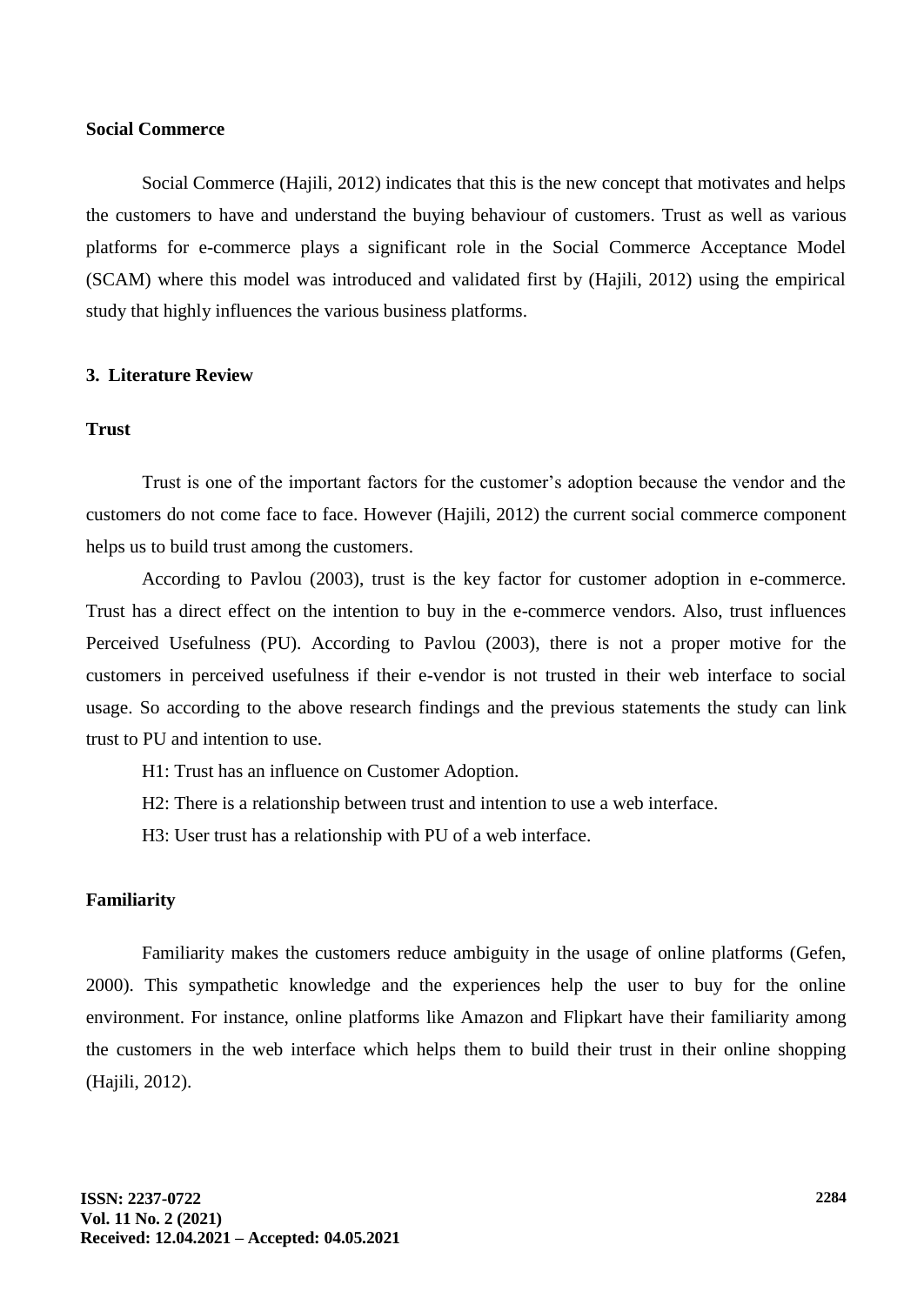Nowadays Familiarity among the customer helps them for the adoption towards the ecommerce environment. So according to the above statements and the previous research familiarity is related to trust and adoption.

H4: Customer Adoption has an influence with the degree of familiarity.

H5: There is a relationship between degree of familiarity and user trust.

#### **4. Social Commerce Components**

The next level of advancement in e-commerce is social commerce. It is the new platform for a lot of customers and businesses which enhances a lot of opportunities. In social commerce the components like ratings, reviews, forums, webinars, communities which in different Social Networking Sites like Facebook, Instagram, etc. support the marketing process in the businesses. These SNS platforms also help to bring new shapes in the business outcomes.

On the other side, these SCC's will make the users familiar with a website with the help of their components in their platforms were their friends and would give a comment or ratings there. This brings the users familiarity and less ambiguity in an online environment (Gefen, 2000).

H6: Social commerce components will have a relationship with the user's familiarity of a website or vendor.

According to the previous research (Weisberg, Te'eni, and Arman, 2011) there will be an increase in the social presence of customers because of the social commerce components. A higher level of social presence can be attained through SNSs such as Facebook that connects buyers to evendors by the aim of s-commerce components.

H7: Social Commerce components have a relationship with social presence of users.

Now with these above hypotheses it can be seen that the customer adoption is based on the customer's familiarity and their presence. The following statement hypothesis

H8: Social commerce components will have an influence of Customer Adoption.

## **Social Presence**

The social presence of the user will positively enhance customer adoption in an online environment. Basically, the User experience and the presence in the e-commerce platform can influence customer adoption.

H9: The level of social presence in the online shopping influences the customer adoption.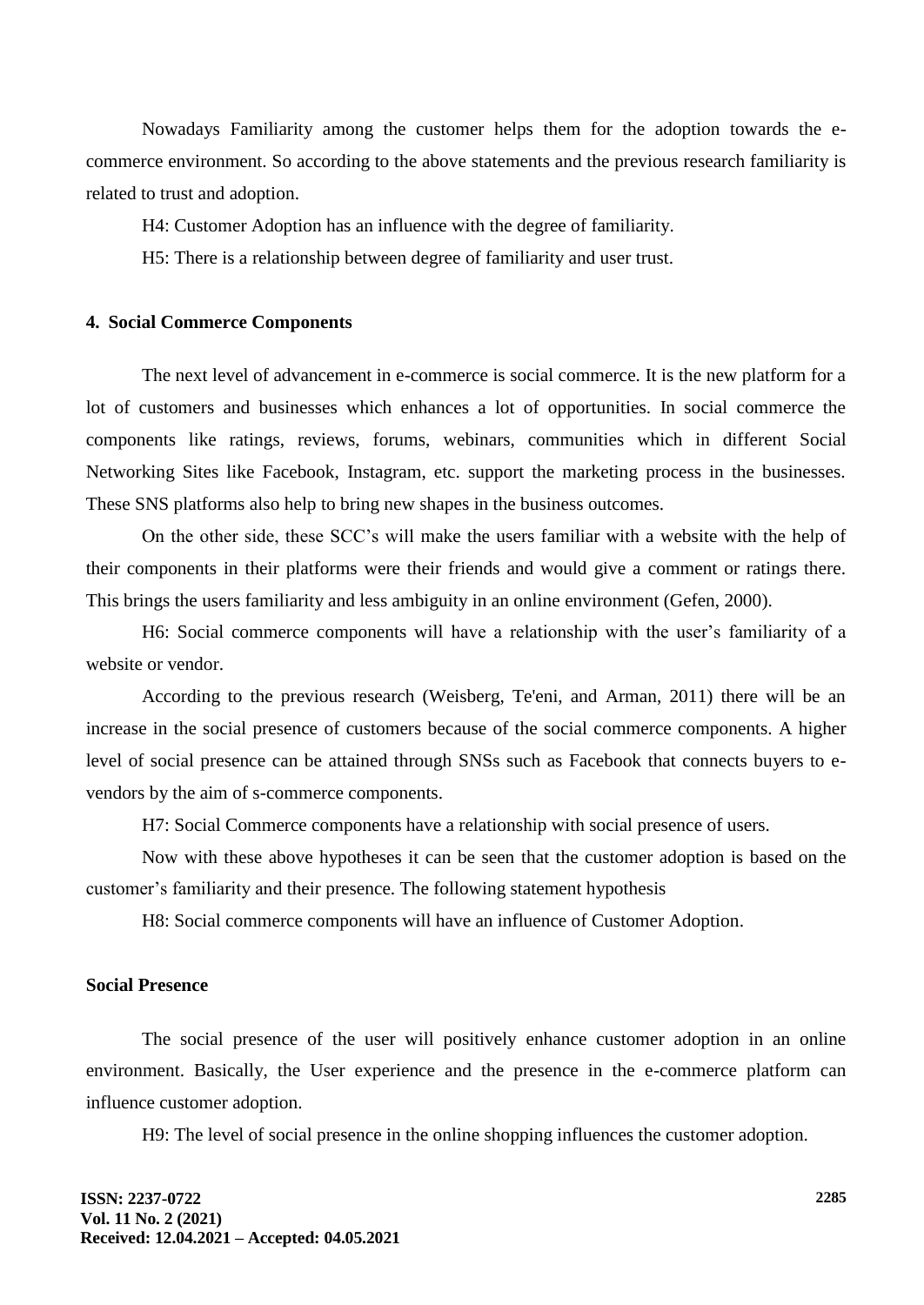Social presence can also create an influence in users trust with the items like sense of human contact and the social sensibility considered (Gefen & Straub 2004).

H10: The level of social presence embedded in an online shopping website has a relationship to customer trust.

H11: The level of social presence has a relationship with familiarity.

## **User Experience**

User Experience can be one of the main factors which may affect shopping behaviour. When the users have more experience on the internet or on the usage of social networking sites they have less difficulties and barriers in buying online (Hajili, 2012). People do not prefer to buy online because of the lack of knowledge and online shopping experiences. Users with the knowledge of internet usage have a sense of comfort and have stronger decision-making behaviour. But this will reduce the perception of risk and uncertainty (Rodgers & Nicewander, 1988) which will affect the trust.

H12: Customer Web Experience has influence on the customer adoption.

H13: There is a relationship between Customer web Experience and perceived ease of use.

#### **Perceived Usefulness &Perceived Ease of Use**

The most widely accepted Technology Acceptance Model (TAM) by the user technology acceptance the two important variables are perceived usefulness and perceived ease of use. According to Davis (1989), users believe that using new technology will increase their performance which is perceived usefulness and then they assume that technology adoption and acceptance will give the ease of use. So it has a significant influence on intention to use online shopping. As per the previous research, these paths lead to the social commerce adoption with a significant impact of social components factors (Hajili, 2012). Accordingly the study hypothesizes the following:

H14: The user's perceived usefulness has a positive effect on the user's intention to use the website.

H15: User's perceived ease of use has a relationship on the user's intention to use the website.

Also, user trust is affected by the perceived ease of use that users trust the e-vendors and others in the acceptance of the model and also that commits the businesses provided for the customers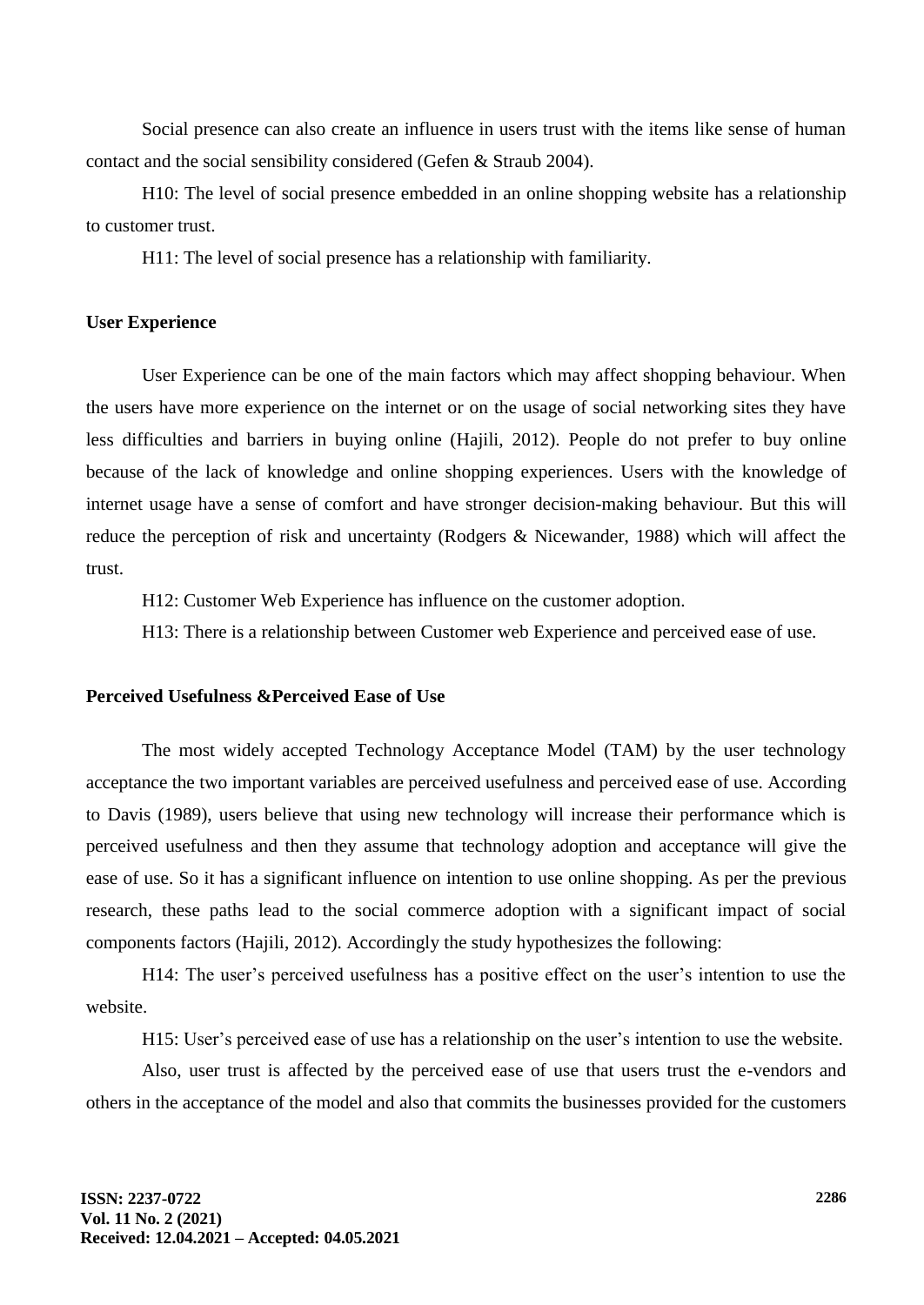(Gefen et al., 2003). So by the influence of the social commerce components and the perceived ease of use the trust of the user affects.The research hypothesis the following:

H16: TheUsers perceived ease of use has a relationship on the trust.

Social commerce components can make their shopping decisions easier. So that with the above statement, it is hypothesized:

H17: Social commerce components have a relationship with the user's perceived ease of use.

Now with the above all statements and the pervious researches all these constructs are considered for the user adoption is influenced by the perceived usefulness and the perceived ease of use.

H18: Customer Adoption has influence on perceived ease of use & perceived usefulness.

## **Perceived Risk**

Risk is one of the main factors considered in online shopping because of various instances. In few countries, most people even know how to adapt to online shopping but they have a barrier of user-perceived risk to make online shopping. People think that doing shopping online they have a risk of losing money or losing the product itself. So it negatively influences customer adoption towards ecommerce.

Suresh and Shashikala (2011) mentioned that the Internet being a relatively new channel of purchase, consumers perceive risk, and electronic commerce is perceived to be riskier than traditional commerce. Further, the main concern for the users is about their "loss of privacy & personal information" and "online transactions". Although e-commerce is spreading widely people are not ready to adopt it because of the privacy and security issue. By the above statements it can be hypothesized that:

H19: Customer Adoption is influenced by Perceived Risk.

This Perceived Risk factor mainly affects the user trust of shopping online with the social commerce components.

H20: Perceived Risk has a relationship with trust in the e-commerce shopping.

#### **Learning and Intention to Use**

Learning & Intention to Use will be a key factor for customer adoption because, it indicates that learning will increase the awareness of e-commerce benefits among the customers which will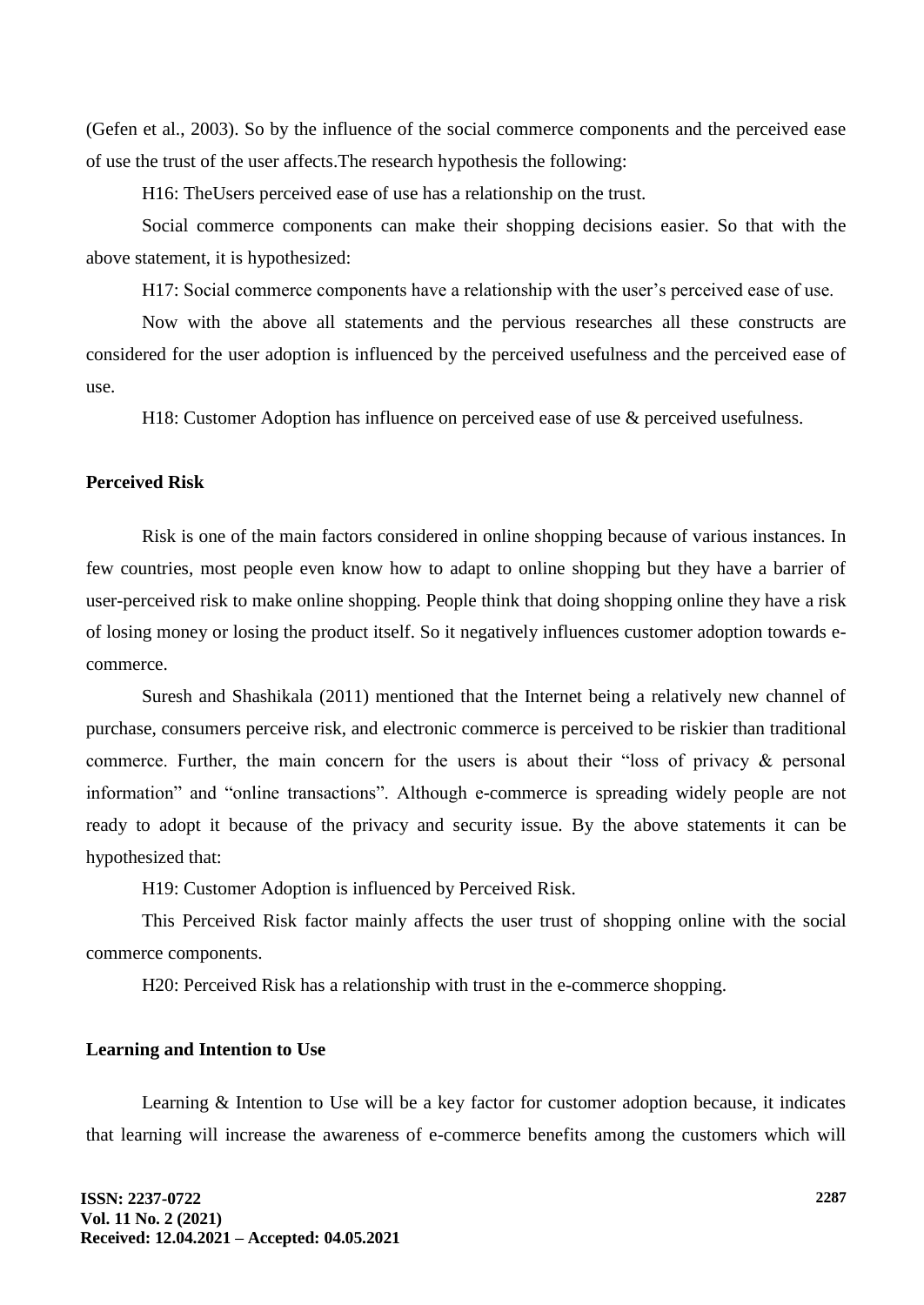also help to increase e-commerce adoption (Darch & Lucas, 2002). If the users are not experienced by learning the usage then the intention towards the use will increase which leads to the intention to buy the product.

With help of Social commerce components, the customers can get the information of the product easily online so that it is predicted to increase the customer Perceived Ease of Use (Pavlo & Fygenson, 2006).

H21: Learning and Intention to use has an influence on customer adoption.

#### **5. Research Methodology**

A descriptive study has been conducted to understand the acceptance and the customer adoption towards physical commerce to e-commerce with the medium of social commerce. The variables which are defined by Trust, Familiarity, Social Commerce Components, Perceived Risk, Perceived Usefulness, Perceived Ease of Use, User Experience, Social Presence, Learning and intention to use, and Customer Adoption are the variables that are used.

## **Research Design**

The main goal and the focus of the study were to gain insight into the variables which affect the acceptance of customer adoption towards e-commerce. Here the Descriptive study has been performed to check the variables in which all the variables are the causes and Customer Adoption is the effects of those variables.

# **Data Collection Method**

The primary data was collected by using the structural questionnaire in the Google forms to respondents of various age groups, gender, education level, and occupation for the study purpose of customer adoption. Eight variables were measured using four to five questions which were adapted from the past studies of Hajili.M (2012). Also, Customer Adoption and Perceived Risk were measured in a similar manner after referring to the work of Eric Cloete (2002) and Steven Glover (2011). The structured questionnaire containing 36 questions covering all the critical factors defined by the mentioned variables with Trust is 5 item scale, Familiarity is 3 item scale, User Experience is 3 item scale, Learning & Intention to use is 5 item scale, Customer Adoption is 3 item scale, Perceived Risk is 2 item scale, Social Presence is 4 item scale, Perceived Ease of Use is 4 item scale, Social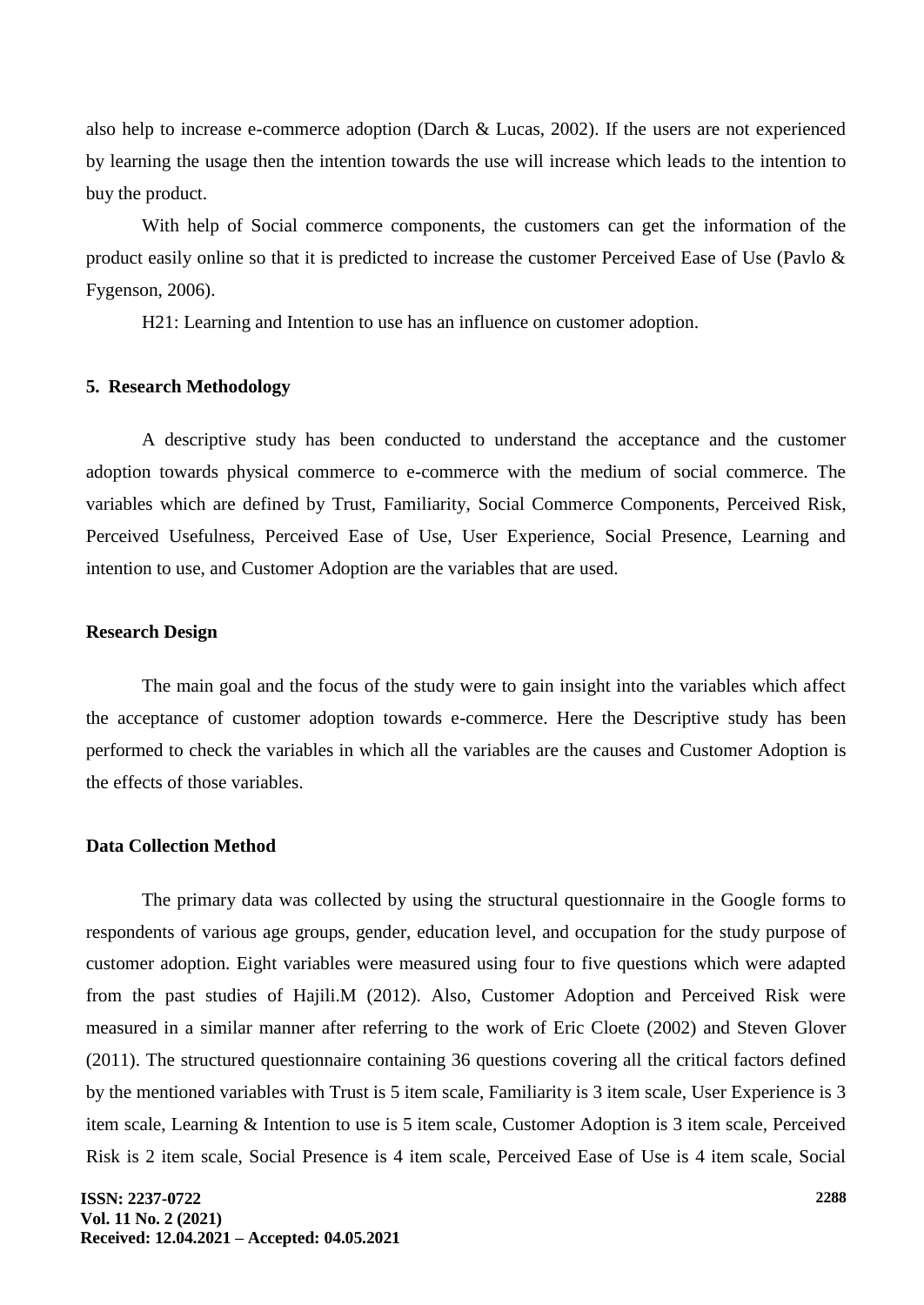Commerce Components is 4 item scale and Perceived Usefulness with 4 item scale. All scaled items measured from "Strongly Agree" to "Strongly Disagree" on a 5 point Likert scale.

### **Sampling Design and Sample Size**

Quantitative research approach was used to collect data from the general audience all around the country. The sampling unit for this study was collected from all over the country. The sampling technique adopted is convenience non-probability sampling as I collected data from different random people bypassing the Google forms all over. A total of 227 sample sizes are collected from respondents of different gender, age, education, and occupations.

#### **Data Analysis and Interpretation**

The data were collected through the Google survey and analysis was performed over those data and interpretation was done. Data collections collected the demographic details and also with the other variables and factors that influence the customer adoption. The respondents are made to choose details from the given data in the form. The other variables are measured using the 5 point scale or Likert scale. The data were analyzed using Frequency Table and Anova in SPSS and also the Regression and correlation.

### **6. Data Analysis Approach**

### **Frequency Table Analysis**

The demographic profile of the respondents includes nine demographic variables. The basic information of the respondent like Gender, Age, Education, Profession, Income, Mode of shopping, Shopping frequency, Frequently bought, and Online platform preferred are represented in table 4.1

From Table 4.1 it is noted that 149 (65.6) percent of the respondents are Male and 78 (34.4) percent are Female. Most of the respondents are in the age of 20-25 i.e. 182 respondents (80) percent of the respondents followed by 24 respondents (10.6) percent from 26-35 age categories respectively. Also, the majority of the respondents consist of the Undergraduate and the Postgraduate respondents with 119(52.4) percent and 99(43.6) percent respectively. Most of the respondents consist of students and colleagues and private sector employees with 86(37.9) percent and 98(43.2) percent respectively. Also, the other professional respondents have a percentage level of 36 respondents with 15.9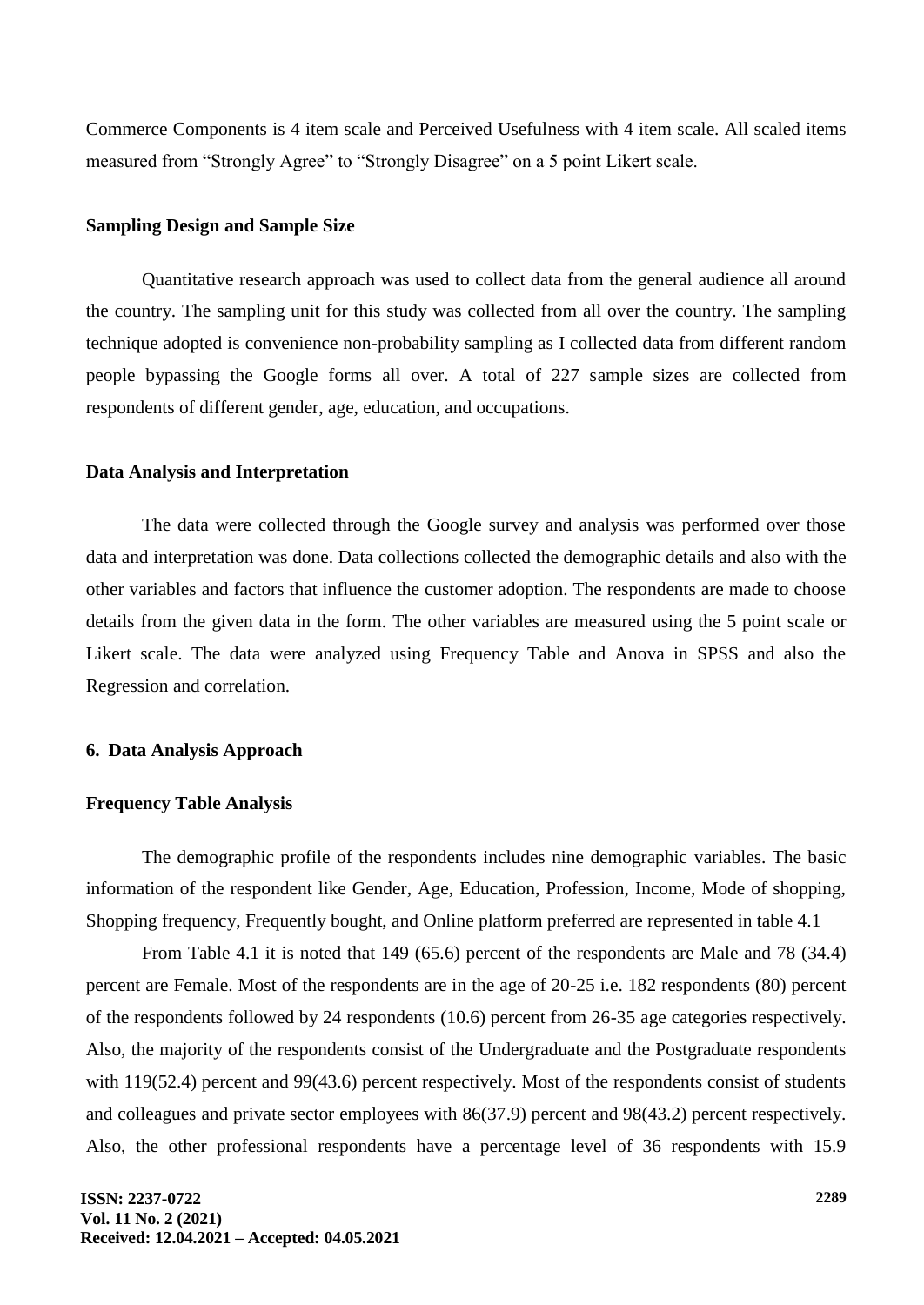percentages in the data as shown. The Household Income data is a drastically mixed variant with 20000-30000 has 80(35.2) percent and the respondents earning 70000 above is 54 respondents with 23.8 percent. The respondents who preferred offline shopping rather than online is 120 respondents i.e. 52.9 percent with compared to 107 respondents i.e. 47.1 percent. The frequency of shopping is also measured from

| <b>Profile</b>                   | <b>Details</b>             | <b>Number of Respondents (Percentage)</b> |  |  |
|----------------------------------|----------------------------|-------------------------------------------|--|--|
| <b>GENDER</b>                    | Male                       | 149(65.6)                                 |  |  |
|                                  | Female                     | 78 (34.4)                                 |  |  |
|                                  | $20 - 25$                  | 182 (80.2)                                |  |  |
| <b>AGE</b>                       | 26-35                      | 24(10.6)                                  |  |  |
|                                  | 36-50                      | 13(5.7)                                   |  |  |
|                                  | Above 50                   | 8(3.5)                                    |  |  |
|                                  | School/Diploma             | 8(3.5)                                    |  |  |
| Level of Education               | Undergraduate              | 119(52.4)                                 |  |  |
|                                  | Postgraduate               | 99(43.6)                                  |  |  |
|                                  | Doctorate                  | 1(0.4)                                    |  |  |
|                                  | Student                    | 86 (37.9)                                 |  |  |
| Profession                       | Government Employee        | 7(3.1)                                    |  |  |
|                                  | Private Sector Employee    | 98(43.2)                                  |  |  |
|                                  | Others                     | 36(15.9)                                  |  |  |
|                                  | 20,000-30,000              | 80 (35.2)                                 |  |  |
| Household Income/month           | $31,000 - 50,000$          | 49(21.6)                                  |  |  |
|                                  | $51,000 - 70,000$          | 44 (19.4)                                 |  |  |
|                                  | Above 70,000               | 54 (23.8)                                 |  |  |
| Mode of Shopping                 | Offline                    | 120 (52.9)                                |  |  |
|                                  | Online                     | 107(47.1)                                 |  |  |
|                                  | 15 days once               | 20(8.8)                                   |  |  |
|                                  | <b>Monthly Once</b>        | 102 (44.9)                                |  |  |
| <b>Shopping Frequency</b>        | 6 months once              | 85 (37.4)                                 |  |  |
|                                  | <b>Yearly Once</b>         | 14(6.2)                                   |  |  |
|                                  | None                       | 6(2.6)                                    |  |  |
|                                  | <b>Electronic Products</b> | 91(40.1)                                  |  |  |
| <b>Frequently Bought</b>         | Groceries                  | 32(14.1)                                  |  |  |
|                                  | <b>Fashion Products</b>    | 70(30.8)                                  |  |  |
|                                  | Others                     | 34 (15.0)                                 |  |  |
|                                  | Amazon                     | 152(67.0)                                 |  |  |
| <b>Preferred Online Platform</b> | Flipkart                   | 43 (18.9)                                 |  |  |
|                                  | <b>Big basket</b>          | 6(2.6)                                    |  |  |
|                                  | Others                     | 26(11.5)                                  |  |  |

# **Profile of Respondents**

The respondents as monthly once have 44.9 percent and 6 months once have 37.4 percent and the respondents do not prefer the online shopping has no frequency of shopping which have 2.3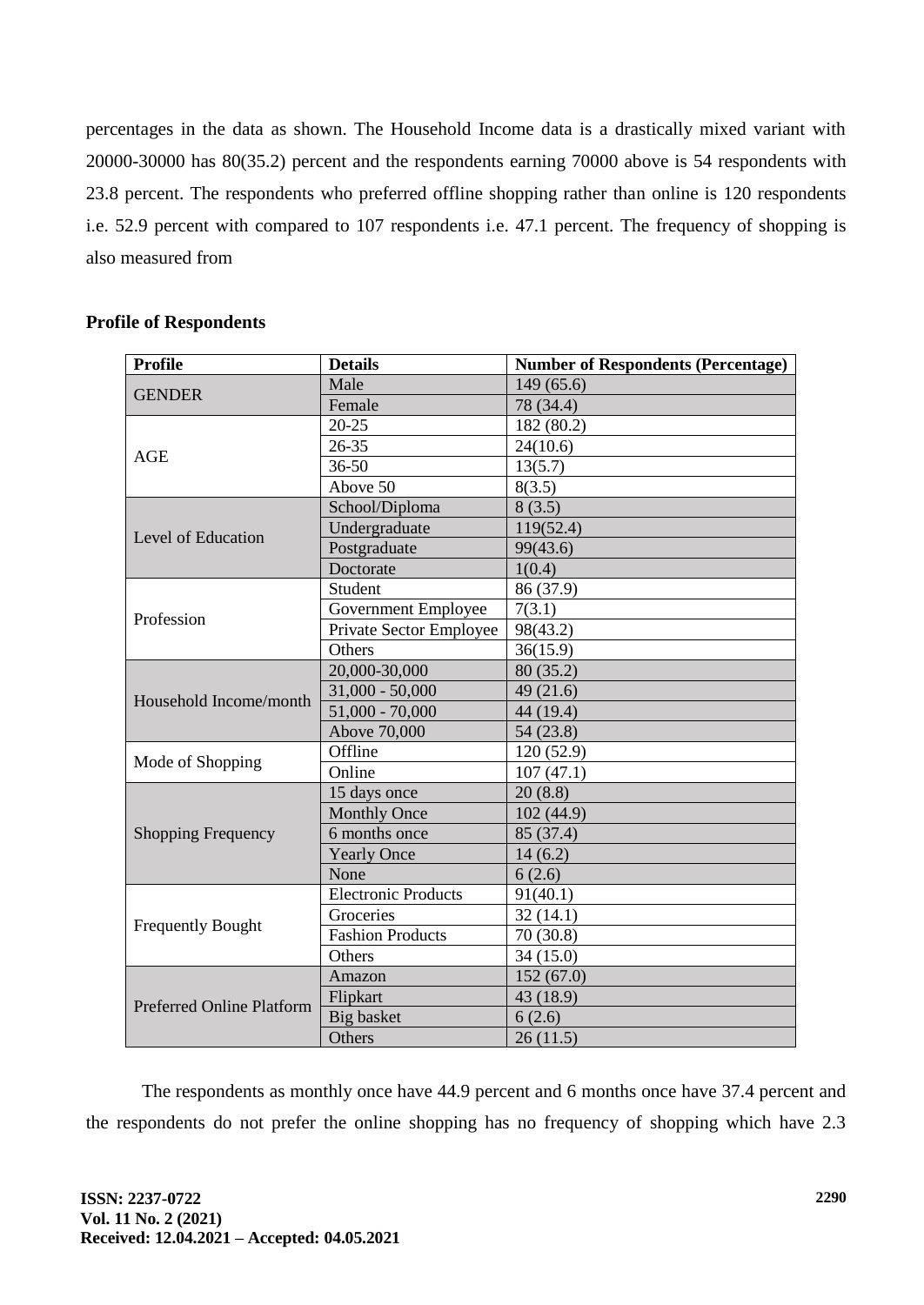percent of them. The data collection of Frequently Bought product is also collected in which electronic and fashion products gives the higher percent of 91(40.1) and 70(30.8) respectively.

### **Descriptive Statistics**

Here it can be seen that the total descriptive analysis of the data collected in which the descriptive analysis is considered for each and every constructs. Since the variables are measured with the 5 point scale the minimum and maximum values are considered to be 1 as minimum and 5 as a maximum as shown in the table.

| <b>Variables</b>            | N   | <b>Minimum</b> | <b>Maximum</b> | <b>Mean</b> | <b>Std. Deviation</b> | <b>Coefficient of variation</b> |
|-----------------------------|-----|----------------|----------------|-------------|-----------------------|---------------------------------|
| Trust                       | 227 | 1.00           | 5.00           | 3.6806      | .72935                | .19816                          |
| Familiarity                 | 227 | 1.00           | 5.00           | 3.8825      | .88409                | .22771                          |
| User Experience             | 227 | 1.00           | 5.00           | 4.1189      | .84377                | .20485                          |
| <b>Social Presence</b>      | 227 | 1.00           | 5.00           | 3.2797      | .85733                | .26140                          |
| Learning & Intention to Use | 227 | 1.00           | 5.00           | 3.4115      | .92097                | .26996                          |
| Perceived Ease of Use       | 227 | 1.00           | 5.00           | 3.9196      | .77850                | .19861                          |
| Social Commerce Components  | 227 | 1.00           | 5.00           | 3.6377      | .71104                | .19546                          |
| Perceived Usefulness        | 227 | 1.00           | 5.00           | 3.7896      | .80860                | .21337                          |
| <b>Customer Adoption</b>    | 227 | 1.00           | 5.00           | 3.7636      | .76193                | .20244                          |
| Perceived Risk              | 227 | 1.00           | 5.00           | 3.2775      | .88751                | .27078                          |

#### **Descriptive Analysis of Constructs**

Here it can be seen that the mean values are spread to the different populations in which the range of User experience goes above 4 in which the population is said to be Agree range in the construct. In the Perceived Ease of Use construct the mean value is 3.91 which is close to the agree value in the population. But we can see that the respondents are not agreed with the Perceived Risk construct and Social Constructs as shown in the table above. Also in the above table, we can see Standard Deviation is the value in which the variation of the results w.r.t to constructs. There is a range of 2SD variation in the Learning and Intention to use variable whereas in Social commerce components there is a low level of variation since the SD is around 71.1%.

#### **7. Correlation Analysis**

Correlation Analyses are made to find out the insights relationship between each variable and also if says about the significance level and the insignificance level between each variable with the means of correlation. The results are as follows: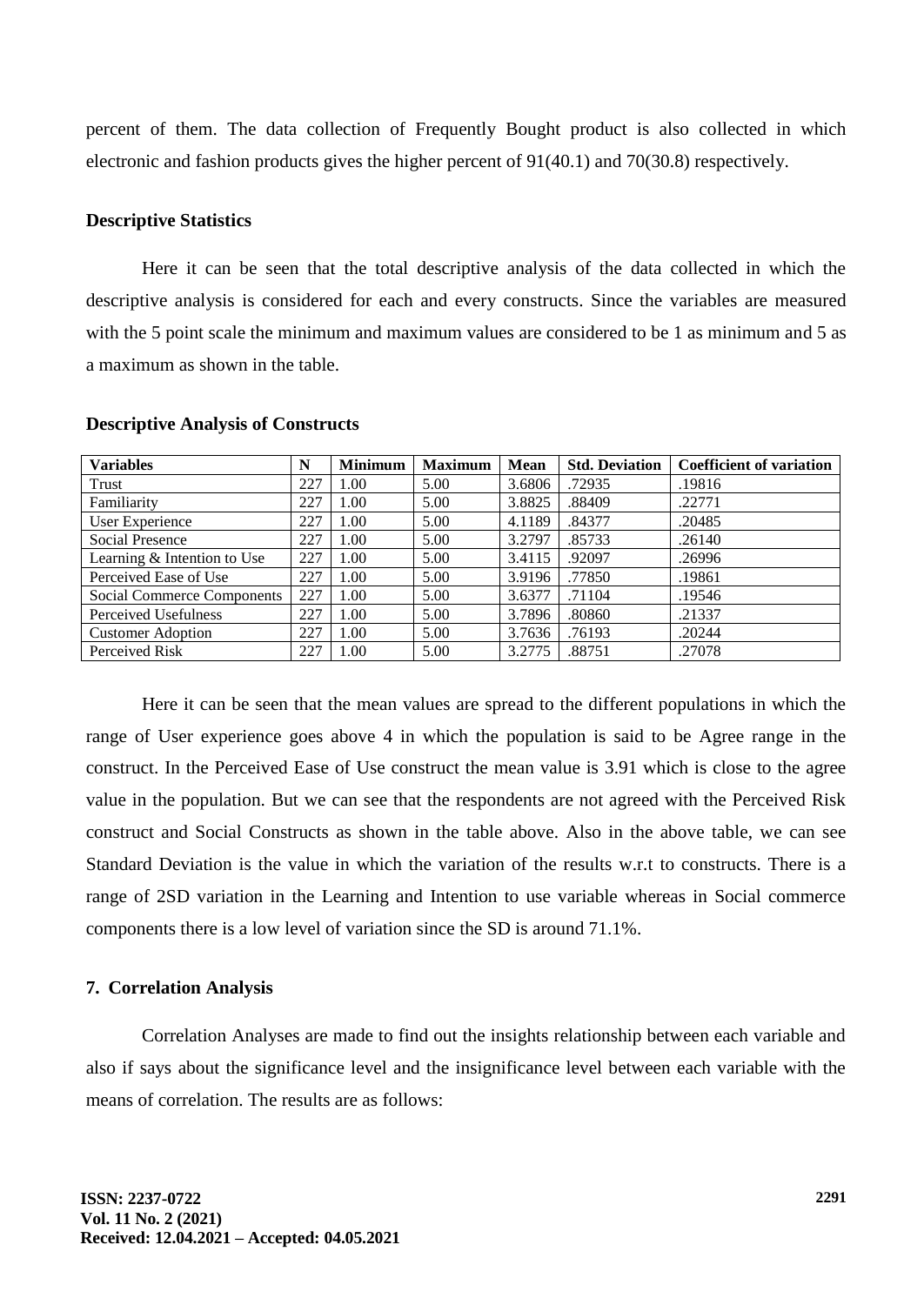In the table, we can see the correlations between each and every variable including customer adoption. It signifies the relationship between the dependent and independent variables and also determines the inter significance level among themselves. These numbers measure the strength and direction of the linear relationship between the two variables. The correlation coefficient can range from -1 to +1, with -1 indicating a perfect negative correlation, +1 indicating a perfect positive correlation, and 0 indicating no correlation at all. A variable correlated with it will always have a correlation coefficient of 1.

In the correlation matrix, the diagonal values are one because the significant relationship between each of among variables will be equal and the same. Also, there is no negative correlation among the variables as per the data given in the table. In Pearson Correlation the significance is considered with two-tailed with the significance criteria of 0.05 and 0.01. Both the significance considered to give a relationship for the variables.

|                                                              |                                                             | Trust     | Familiarity  | User<br>Experience | Social<br>Presence | Learning<br>and<br>Intention<br>to Use | Perceived<br>Ease of<br>Use | Social<br>Commerce<br>Components | Perceived<br><b>Usefulness</b> | Customer<br>Adoption | Perceived<br>Risk |
|--------------------------------------------------------------|-------------------------------------------------------------|-----------|--------------|--------------------|--------------------|----------------------------------------|-----------------------------|----------------------------------|--------------------------------|----------------------|-------------------|
| Trust                                                        | Pearson<br>Correlation                                      | 1         | $.539**$     | $.400**$           | $.194***$          | $.438***$                              | $.527**$                    | $.506***$                        | $.560**$                       | $.571***$            | .028              |
|                                                              | Sig. (2-tailed)                                             |           | .000         | .000               | .003               | .000                                   | .000                        | .000                             | .000                           | .000                 | .673              |
|                                                              | N                                                           | 227       | 227          | 227                | 227                | 227                                    | 227                         | 227                              | 227                            | 227                  | 227               |
|                                                              | Pearson<br>Correlation                                      | $.539**$  | $\mathbf{1}$ | $.603***$          | .100               | $.323***$                              | $.538***$                   | $.477***$                        | $.553***$                      | $.431***$            | $.149*$           |
| Familiarity                                                  | Sig. (2-tailed)                                             | .000      |              | .000               | .131               | .000                                   | .000                        | .000                             | .000                           | .000                 | .025              |
|                                                              | N                                                           | 227       | 227          | 227                | 227                | 227                                    | 227                         | 227                              | 227                            | 227                  | 227               |
| User                                                         | Pearson<br>Correlation                                      | $.400**$  | $.603**$     | $\mathbf{1}$       | .051               | $.341**$                               | $.685**$                    | $.483**$                         | $.514***$                      | $.481**$             | $.132*$           |
| Experience                                                   | Sig. (2-tailed)                                             | .000      | .000         |                    | .448               | .000                                   | .000                        | .000                             | .000                           | .000                 | .047              |
|                                                              | N                                                           | 227       | 227          | 227                | 227                | 227                                    | 227                         | 227                              | 227                            | 227                  | 227               |
| Social                                                       | Pearson<br>Correlation                                      | $.194***$ | .100         | .051               | $\mathbf{1}$       | $.386**$                               | $.166*$                     | $.324***$                        | $.307**$                       | $.247**$             | $.193**$          |
| Presence                                                     | Sig. (2-tailed)                                             | .003      | .131         | .448               |                    | .000                                   | .012                        | .000                             | .000                           | .000                 | .003              |
|                                                              | N                                                           | 227       | 227          | 227                | 227                | 227                                    | 227                         | 227                              | 227                            | 227                  | 227               |
| Learning<br>and                                              | Pearson<br>Correlation                                      | $.438***$ | $.323***$    | $.341**$           | $.386***$          | $\mathbf{1}$                           | $.425***$                   | $.471***$                        | $.407**$                       | $.475***$            | $.334**$          |
| Intention to                                                 | Sig. (2-tailed)                                             | .000      | .000         | .000               | .000               |                                        | .000                        | .000                             | .000                           | .000                 | .000              |
| Use                                                          | N                                                           | 227       | 227          | 227                | 227                | 227                                    | 227                         | 227                              | 227                            | 227                  | 227               |
| Perceived                                                    | Pearson<br>Correlation                                      | $.527**$  | $.538**$     | $.685***$          | $.166*$            | $.425***$                              | $\mathbf{1}$                | $.562**$                         | $.654***$                      | $.614***$            | $.175^{\ast\ast}$ |
| Ease of Use                                                  | Sig. (2-tailed)                                             | .000      | .000         | .000               | .012               | .000                                   |                             | .000                             | .000                           | .000                 | .008              |
|                                                              | N                                                           | 227       | 227          | 227                | 227                | 227                                    | 227                         | 227                              | 227                            | 227                  | 227               |
| Social<br>Commerce                                           | Pearson<br>Correlation                                      | $.506**$  | $.477**$     | $.483**$           | $.324***$          | $.471***$                              | $.562**$                    | 1                                | $.656***$                      | $.561**$             | $.256***$         |
| Components                                                   | Sig. (2-tailed)                                             | .000      | .000         | .000               | .000               | .000                                   | .000                        |                                  | .000                           | .000                 | .000              |
|                                                              | N                                                           | 227       | 227          | 227                | 227                | 227                                    | 227                         | 227                              | 227                            | 227                  | 227               |
| Perceived                                                    | Pearson<br>Correlation                                      | $.560**$  | $.553***$    | $.514***$          | $.307**$           | $.407**$                               | $.654***$                   | $.656***$                        | $\mathbf{1}$                   | $.693***$            | $.136*$           |
| Usefulness                                                   | Sig. (2-tailed)                                             | .000      | .000         | .000               | .000               | .000                                   | .000                        | .000                             |                                | .000                 | .041              |
|                                                              | N                                                           | 227       | 227          | 227                | 227                | 227                                    | 227                         | 227                              | 227                            | 227                  | 227               |
| Customer<br>Adoption                                         | Pearson<br>Correlation                                      | $.571***$ | $.431***$    | $.481**$           | $.247**$           | $.475***$                              | $.614***$                   | $.561**$                         | $.693***$                      | $\mathbf{1}$         | $.197**$          |
|                                                              | Sig. (2-tailed)                                             | .000      | .000         | .000               | .000               | .000                                   | .000                        | .000                             | .000                           |                      | .003              |
|                                                              | N                                                           | 227       | 227          | 227                | 227                | 227                                    | 227                         | 227                              | 227                            | 227                  | 227               |
| Perceived                                                    | Pearson<br>Correlation                                      | .028      | $.149*$      | $.132*$            | $.193**$           | $.334***$                              | $.175***$                   | $.256^{**}$                      | $.136*$                        | $.197**$             | 1                 |
| <b>Risk</b>                                                  | Sig. (2-tailed)                                             | .673      | .025         | .047               | .003               | .000                                   | .008                        | .000                             | .041                           | .003                 |                   |
|                                                              | N                                                           | 227       | 227          | 227                | 227                | 227                                    | 227                         | 227                              | 227                            | 227                  | 227               |
| **. Correlation is significant at the 0.01 level (2-tailed). |                                                             |           |              |                    |                    |                                        |                             |                                  |                                |                      |                   |
|                                                              | *. Correlation is significant at the 0.05 level (2-tailed). |           |              |                    |                    |                                        |                             |                                  |                                |                      |                   |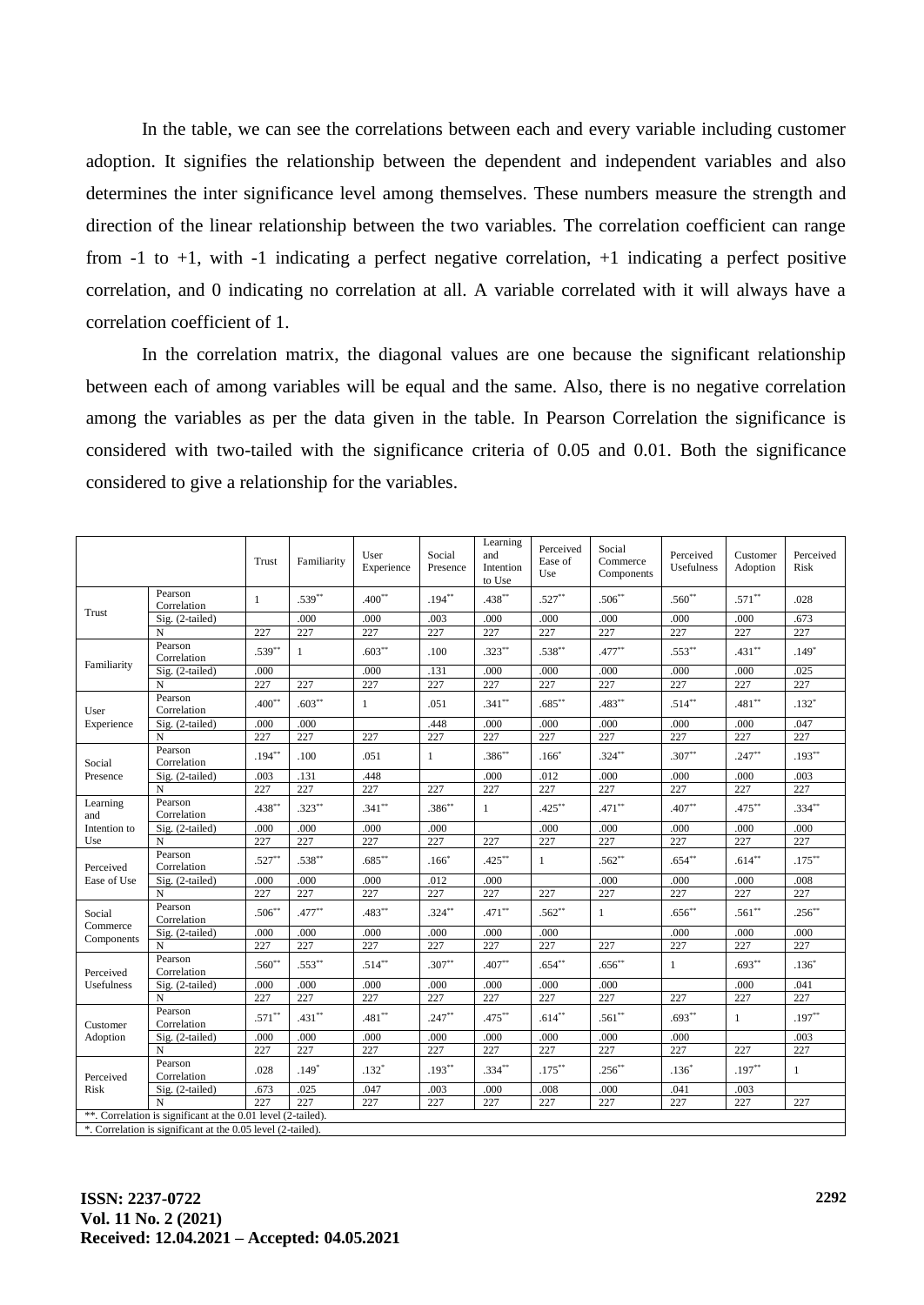If the correlation range is greater than 0.5 then it is positive highly correlated. It is moderately correlated if it ranges between 0.5 to 0.3. If the Pearson correlation is less than 0.3 then it is low correlated to each other. Here we can see Customer Adoption (dependent variable) is highly correlated with Trust, Perceived Ease of Use, Perceived Usefulness, and Social Commerce Components, whereas it is low correlated to Perceived Risk.

Also here we can see that, *Trust* is positive highly correlated to customer adoption and Perceived Usefulness because it has the person correlation value 0.571 and 0.560 respectively which is greater than 0.5, and trust is positive moderately correlated to User experience since it has the value of 0.400 which is in the range of 0.5 to 0.3.

*Familiarity* is positive highly correlated to trust and moderately correlate to customer adoption as 0.539 and 0.431 respectively as shown in table 4.3

*Social Commerce Components* is positive moderately correlated to Familiarity and Social Presence with 0.477 and 0.324 respectively and highly correlated with Customer Adoption with 0.561

*Social Presence* is positive weekly correlated to customer adoption, trust, and familiarity with 0.247, 0.194, and 0.100 respectively which is less than 0.3

*Learning and Intention to Use* is moderately correlated to customer adoption with 0.475 which is in the range of moderately correlation.

*User Experience* is positive moderately correlated to Customer Adoption with 0.481 and positively highly correlated with Perceived Ease of Use with 0.685.

*Perceived Usefulness* is moderately correlated with Learning and Intention to Use with 0.407 and positive highly correlated with Customer Adoption with 0.693

*Perceived Ease of Use* is moderately correlated to Learning and Intention to Use with 0.425 and positively correlated with Trust, Social Commerce Components and Customer adoption with a range of 0.527, 0.562, and 0.614 respectively.

*Perceived Risk* is lowly correlated to Customer Adoption and Trust with 0.197 and 0.028 respectively which is less than 0.3 ranges.

Here since there is no negative correlation between the variables, all the variables are positive significantly correlated with each other. With these study and analysis we can conclude the hypothesis testing which is of: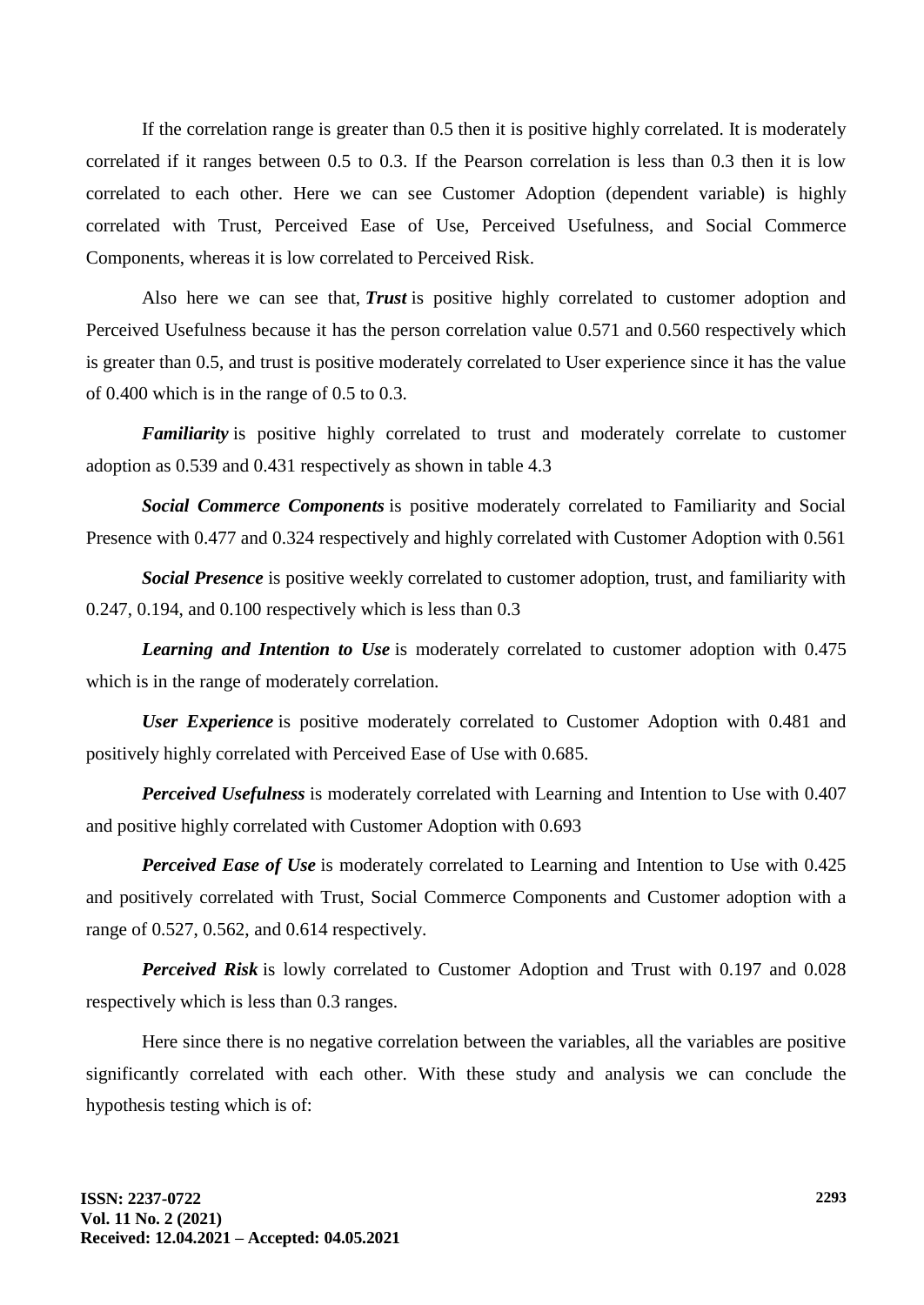| <b>Hypothesis</b> | <b>Description</b>                        | <b>P-value Significance</b> | <b>Result</b>        |
|-------------------|-------------------------------------------|-----------------------------|----------------------|
| H <sub>2</sub>    | Trust to User Experience                  | .000                        | Supported            |
| H <sub>3</sub>    | <b>Trust to Perceived Usefulness</b>      | .000                        | Supported            |
| H <sub>5</sub>    | <b>Familiarity to Trust</b>               | .000                        | Supported            |
| <b>H6</b>         | <b>SCC</b> to Familiarity                 | .000.                       | Supported            |
| H7                | <b>SCC</b> to Social Presence             | .000                        | Supported            |
| <b>H10</b>        | Social Presence to Trust                  | .003                        | Supported            |
| <b>H11</b>        | Social Presence to Familiarity            | .131                        | <b>Not Supported</b> |
| H <sub>13</sub>   | Perceived Ease of Use to User Experience  | .000                        | Supported            |
| H <sub>14</sub>   | Perceived Usefulness to Intention to Use  | .000.                       | Supported            |
| H <sub>15</sub>   | Perceived Ease of Use to Intention to Use | .000                        | Supported            |
| H <sub>16</sub>   | Perceived ease of use to Trust            | .000                        | Supported            |
| <b>H17</b>        | SCC to Perceived Ease of Use              | .000                        | Supported            |
| H20               | Perceived Risk to Trust                   | .673                        | <b>Not Supported</b> |

# **Results of Hypotheses for Correlation Analysis**

In the above table it can be seen that the significance value of H11 and H20 have of 0.131 and 0.673 which is greater than 0.05. Therefore we can say that there is not a significant relationship between Perceived Risk to Trust and Social Presence to Familiarity.

# **Regression Analysis**

Regression analysis is made here to find out the effect of independent variables (Trust, Familiarity, Social Presence, Social Commerce Components, Perceived Ease of Use, Perceived Usefulness, Learning and Intention to use, Perceived Risk and User experience) on dependent variables (Customer Adoption). The results are as follows:

## *Regression Statistics* Multiple R 0.763 R Square  $0.582$ Adjusted R Square 0.565 Standard Error 0.50268 Un standardized Coefficients | Standardized Coefficients B Std. Error Beta t Stat Sig (Constant) 0.311 0.245 1.270 0.205 Trust 0.222 0.063 0.213 3.517 0.001 Familiarity 1.0.092 0.053 -0.107 -1.722 0.087 User Experience 0.066 0.060 0.073 1.096 0.274 Social Presence  $\begin{vmatrix} -0.011 & 0.044 & -0.012 \end{vmatrix}$  -0.012  $\begin{vmatrix} -0.238 & 0.812 \end{vmatrix}$ Learning and Intention to Use 0.100 0.047 0.120 2.128 0.034 Perceived Ease of Use  $\begin{array}{|l|l|l|l|l|} \hline 0.070 & 0.156 \hline \end{array}$  2.196 0.029 Social Commerce Components 0.046 0.069 0.043 0.664 0.507 Perceived Usefulness 0.387 0.065 0.411 5.911 0.000 Perceived Risk 0.056 0.041 0.065 1.349 0.179

**Regression Analysis for Customer Adoption**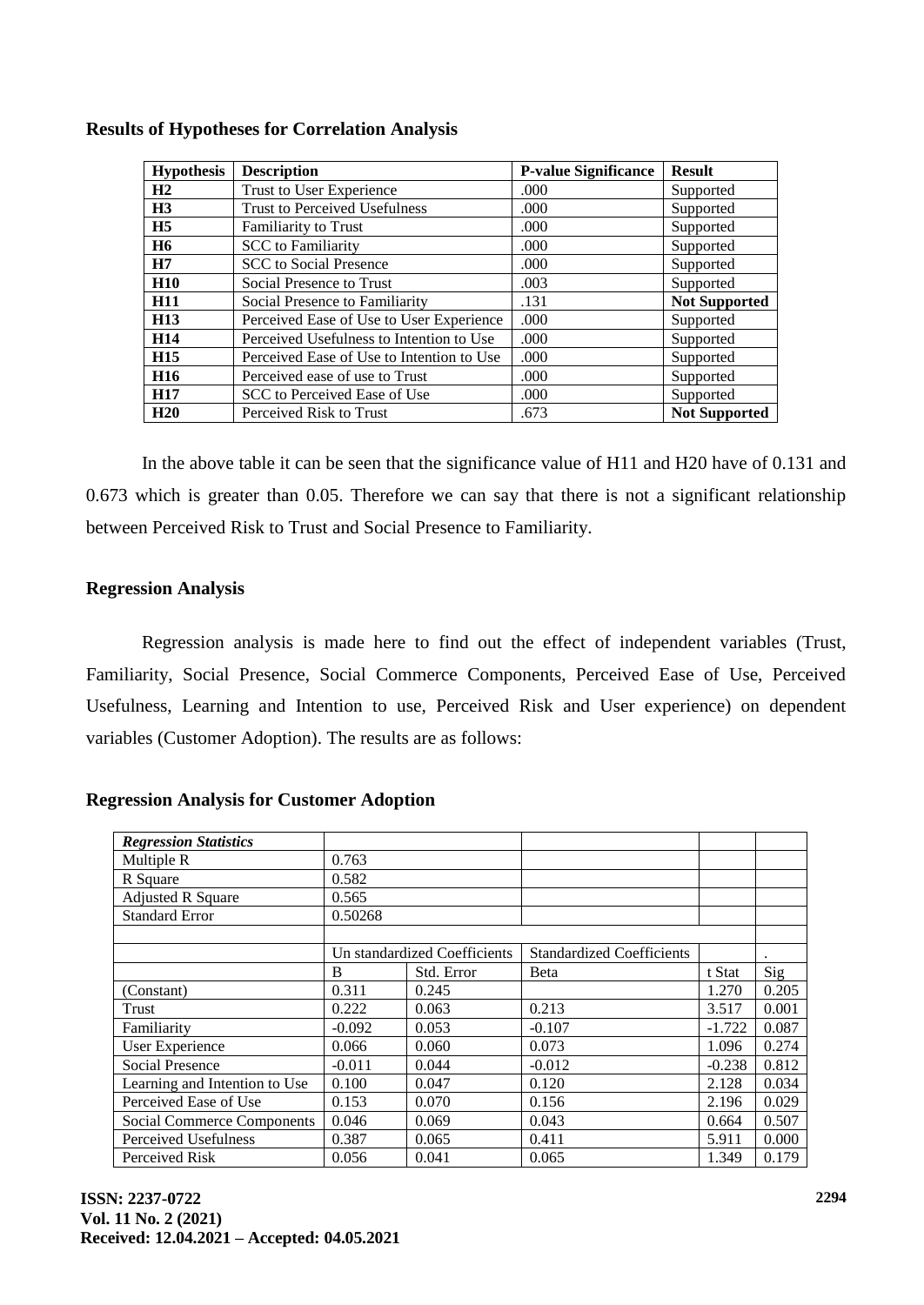From the above table, for the Customer Adoption (dependent variable) it can be observed that:  $R^2 = 0.582$  and the Adjusted  $R^2 = 0.565$ .

It can also be inferred from the above data that, 58.2% of the variation in Customer Adoption is taken and done by the variables like Familiarity, User Experience, Social Presence, Social Commerce Components, and Perceived Risk. This variance of 58.2% explains the strength of the relationship between the study model and the dependent variable of Customer Adoption. The significance level of independent variables towards the variation of R2 value gives the data to be good-fit values.

If the p-value w.r.t to a variable is less than 0.05 then the respective variable is statistically significant. Hence with this, it is found that:

| <b>Hypothesis</b> | <b>Description</b>                              | <b>Significant Value</b> | <b>Result</b> |
|-------------------|-------------------------------------------------|--------------------------|---------------|
| H1                | <b>Trust to Customer Adoption</b>               | 0.001                    | Accepted      |
| <b>H4</b>         | <b>Familiarity to Customer Adoption</b>         | 0.087                    | Not Accepted  |
| <b>H8</b>         | Social Commerce Components to Customer Adoption | 0.507                    | Not Accepted  |
| H <sub>9</sub>    | Social Presence to Customer Adoption            | 0.812                    | Not Accepted  |
| H <sub>12</sub>   | User Experience to Customer Adoption            | 0.274                    | Not Accepted  |
| <b>H18</b>        | Perceived Ease of Use to Customer Adoption      | 0.029                    | Accepted      |
| <b>H18</b>        | Perceived Usefulness to Customer Adoption       | 0.000                    | Accepted      |
| <b>H19</b>        | Perceived Risk to Customer Adoption             | 0.179                    | Not Accepted  |
| H <sub>21</sub>   | Learning & Intention to Customer Adoption       | 0.034                    | Accepted      |

#### **Hypotheses Result for Regression**

The constant variable is fixed in the table and the coefficient values are fixed here. Trust, Learning, and Intention to Use, Perceived Ease of Use, and Perceived Usefulness are significant. Also, Familiarity, User Experience, Social Presence, Social Commerce Components, and Perceived Risk are not significant.

#### **8. Findings and Conclusion**

#### **Findings & Results**

The findings from this study discussed. It is found out that out of 227 respondents most of them are young people from the age category of 20-25 who are more interested in e-commerce and most of them prefer to buy electronic and fashion products from the different platforms. From all these respondents Undergraduate and Postgraduate respondents play a major role in e-commerce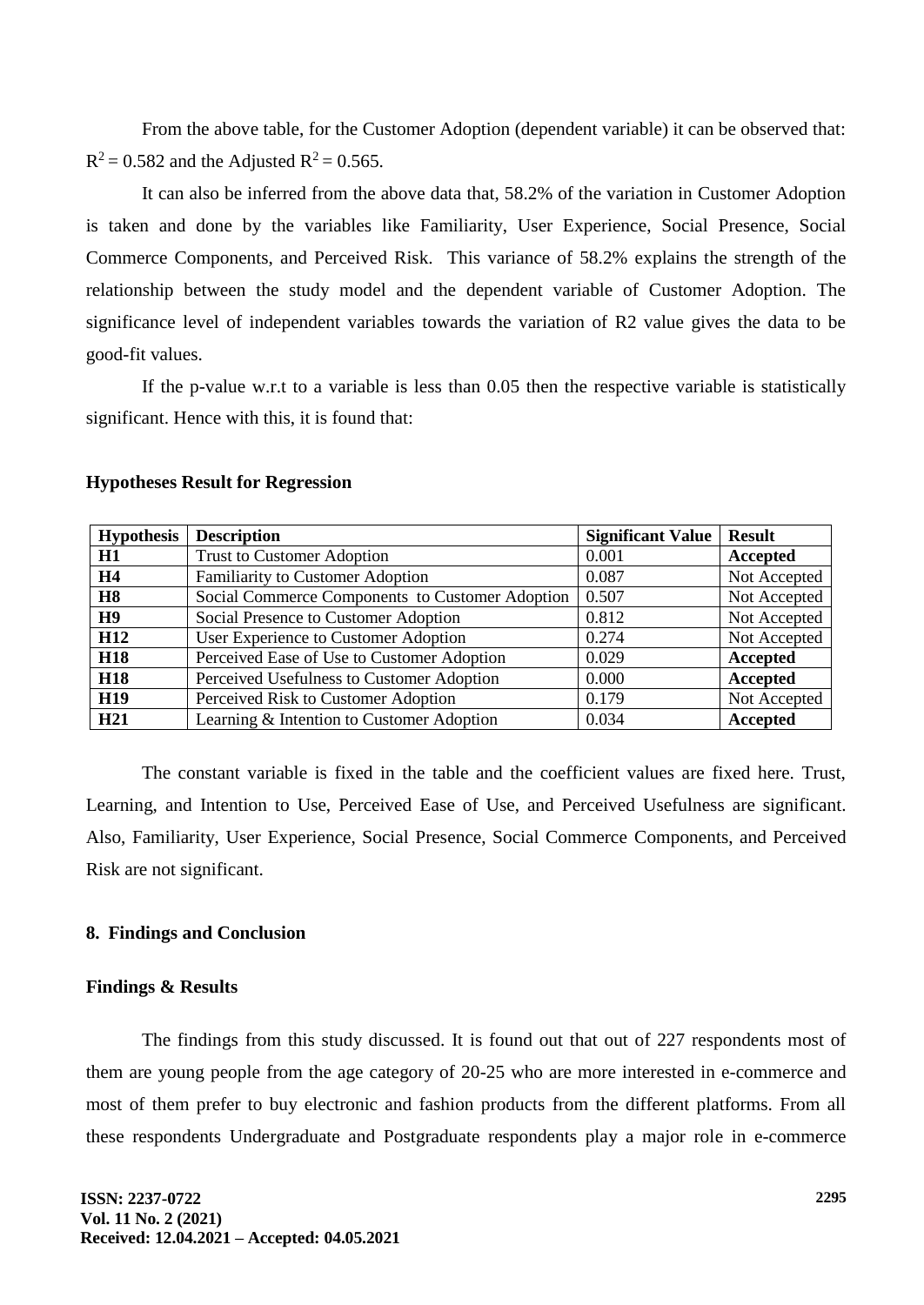shopping. By the above results, each and every variable is positively correlated between both dependent and independent variables. In the above table, we can see that the given hypothesis is supported and proved with the p-value significance but the Hypothesis of Social Presence to Familiarity is not supported since the significance level is 0.131 which is greater than 0.05. So it is not supported and it's not statistically significant. We can see that Trust and Perceived Risk are not statistically significant which 0.673 greater than 0.05 which is not supported. Also, we can see that Customer Adoption is significant to all the other constructs in this study. In this study, we can also see that the dependent construct has 58.2% variation with the help of other constructs used in this study. In the descriptive statistics, we can see that there is a variation w.r.t to the constructs in which the standard deviation is compared close to the mean value of the construct in which all the constructs range in 2SD variation compared to the mean values. The values in the Standard Deviation are equally spread compared to the other variables except for the Learning and Intention to Use which has a higher variance of 92%. We can say that there is not a significant influence from Familiarity, Social Commerce Components, Social Presence, User Experience, Perceived Risk to Customer Adoption whereas there is an influence on customer adoption from Trust, Perceived Ease of Use, Perceived Usefulness and Learning and Intention to Use.

## **9. Discussion**

The main aim of this paper is to reach a better understanding of consumer behaviour with the influence of social commerce components that can help the customer adoption towards e-commerce. We specifically investigated the B2C e-commerce adoption among the customers with the influence of various factors. One of the key constructs of this research is social commerce components which don't have an impact on customer adoption, because of the lack of knowledge about these components among the customers.

In proposed model H1, H18 and H21 are the constructs of this research that will increase the direct effect on customer adoption among the customers with the help of social commerce components.

This study was conducted to identify the critical factors which influence the customer adoption towards physical commerce to e-commerce with the help of social commerce components. In this study factors like Trust, Familiarity, Social commerce components, Perceived Ease of Use & Perceived Usefulness, and Learning & Intention to Use are the factors that are directly influenced by customer adoption. In past studies, trust is the key factor for e-commerce (Gefen and Straub, 2003),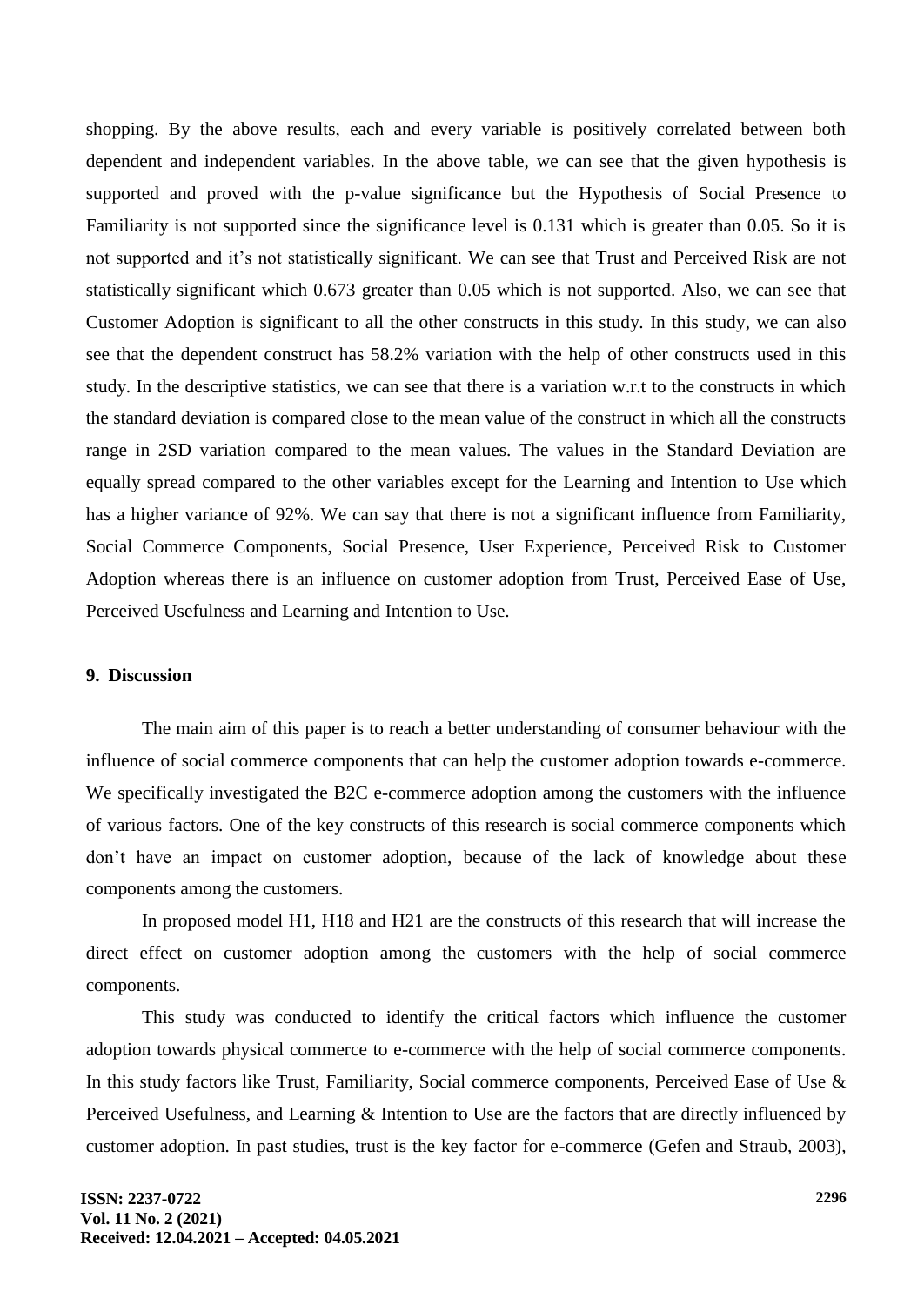in which Trust is the factor that helps the customers with Perceived usefulness and Intention to Use. In this study also trust is the influencing factor for customer adoption. In order to accomplish the objectives of the study quantitative methods of analysis is done to find the influence of customer adoption like Descriptive Analysis, Frequency table analysis for the profile of the respondents, Regression analysis w.r.t customer adoption and other variables, and Correlation analysis of each and every construct of the study.

The results of this analysis suggest that the influence of customer adoption highly depends on the factors like Trust, Social Commerce Components, Perceived Ease of Use, and Perceived Usefulness and Learning & Intention to Use. Because of this, it can be understood that customer adoption is based on the user trust factor which influences the intention to use, and the Perceived Usefulness which leads to the customer adoption. This study states that Familiarity is a key factor for the Social Presence of online shopping for the customers. In the previous study, (Hajli, 2012), Social Commerce Components will increase the Perceived Ease of Use in the customers, which increases the intention to buy and Perceived Usefulness. The factors like Perceived Risk and Social Presence are not giving any influence the customer adoption towards e-commerce, but the factors like Trust, Perceived Ease of Use, Perceived Usefulness and Learning, and Intention to Use have significance on the Customer Adoption towards physical commerce to e-commerce. In this study and with the help of the previous literature we can see that customer adoption is mainly based on the user's trust which leads to the customer intention to use and helps the customer's usefulness. The factors like Social commerce components help the customers Perceived Ease of Use for buying the products easily.

In the future of this research, there may be various other issues that affect the e-commerce adoption aspects. However, the main focus of this study was to focus on some of the crucial aspects of social commerce. In regard to the previously taken study trust is the key factor proposed in the model, it is seen that it has many issues with customer trust (Geffen & Straub, 2004).

This research is conducted in the Southern part of India and it should be extended and taken to the other parts of India and countries because in each and every part of the country the customer needs and diversity changes. According to the different cultures and diversity, the results of the study may differ. This can be the future direction for this research to be taken. Here it is proposed that the model with the social commerce components in which it can be further considered for various other media's and communities.

Moreover, a follow-up study can be made for the variables like Social Presence, Perceived Risk, and Familiarity which can be useful to see why these variables are not supported for the survey.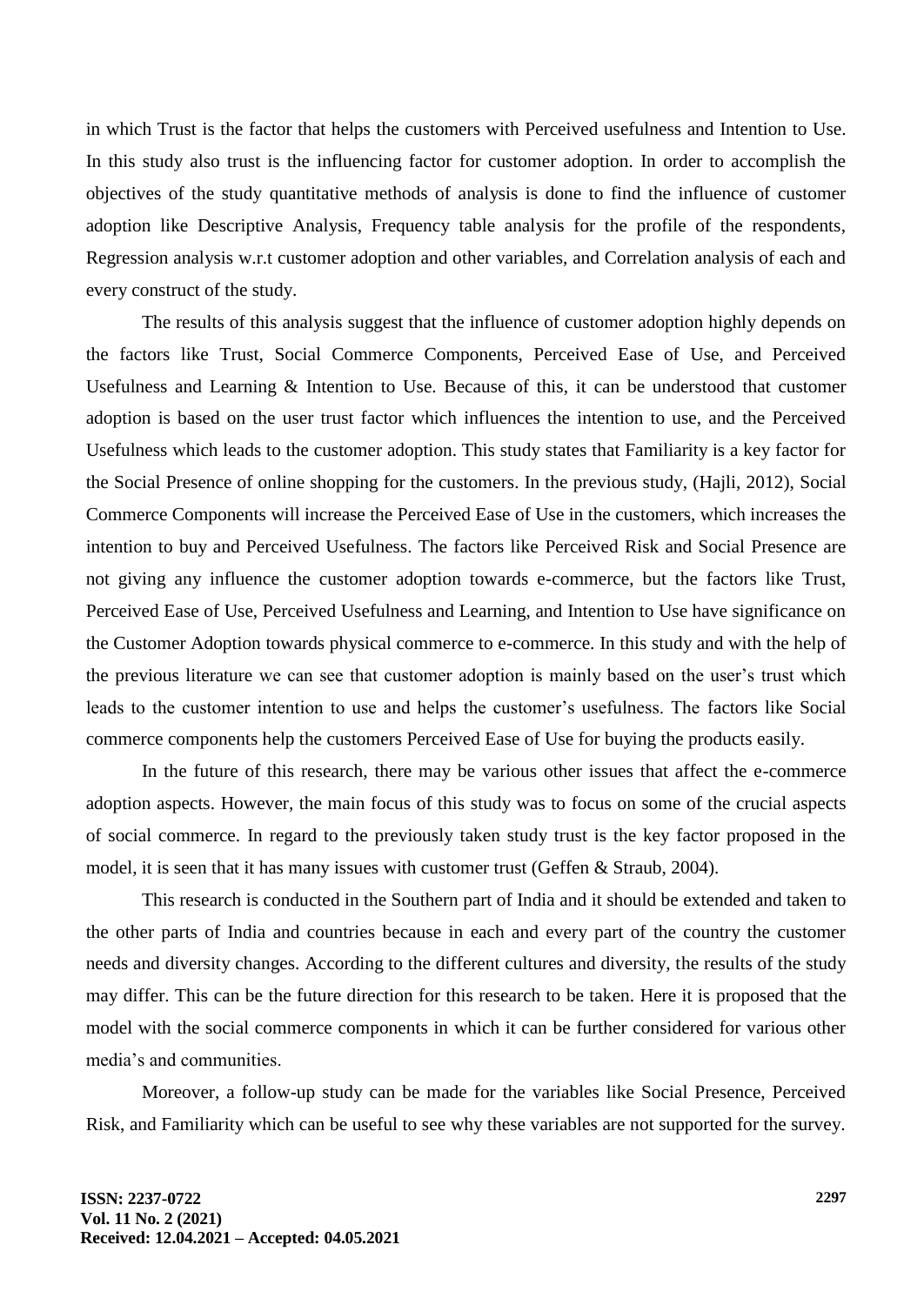And furthermore, research can be done on how these variables influence the other geographical locations.

# **References**

Suraworachet, Wannapon, Sarawadee Premsiri, and Nagul Cooharojananone. 2012. "The Study on the Effect of Facebook' s Social Network Features toward Intention to Buy on F-Commerce in Thailand The Study on the Effect of Facebook' s Social Network Features toward Intention to Buy on F-Commerce in Thailand." *2012 IEEE/IPSJ 12th International Symposium on Applications and the Internet* (July): 245–50.

Hajli, M. 2012. "An Integrated Model for E-Commerce Adoption at the Customer Level with the Impact of Social Commerce." *International Journal of Information Science and Management* 10(SPL.ISSUE): 77–97.

Gummerus, Johanna, Veronica Liljander, Emil Weman, and Minna Pihlström. 2012. "Customer Engagement in a Facebook Brand Community." *Management Research Review* 35(9):857–77.

Glover, Steven, and Izak Benbasat. 2010. "A Comprehensive Model of Perceived Risk of E-Commerce Transactions." *International Journal of Electronic Commerce* 15(2):47–78.

Cloete, Eric, Steven Courtney, and Julia Fintz. 2002. "Small Businesses' Acceptance and Adoption of e-Commerce in the Western-Cape Province of South-Africa." *The Electronic Journal of Information Systems in Developing Countries* 10(1):1–13.

Alonso-Dos-Santos, M., M. Alguacil Jiménez, and E. Carvajal-Trujillo. 2019. "Facebook Commerce Usage Intention: A Symmetric and Asymmetric Approach." *Information Technology and Management* (December).

Al, Mohammed, Sultan Al-Masaeed, Laila Al-Qaisi, and Ziad Hunaiti. 2016. "E-Commerce Adoption at Customer Level in Jordan: An Empirical Study of Philadelphia General Supplies." *International Journal of Advanced Computer Science and Applications* 7(11):196–205.

Aboobucker, Ilmudeen. 2019. "Factors Influencing Consumers' Trust on E-Commerce Adoption in Sri Lanka." *SSRN Electronic Journal*.

Farzin, Milad, and Majid Fattahi. 2018. "EWOM through Social Networking Sites and Impact on Purchase Intention and Brand Image in Iran." *Journal of Advances in Management Research* 15(2):161–83.

Kang, Ju Young M., and Kim K. P. Johnson. 2015. "F-Commerce Platform for Apparel Online Social Shopping: Testing a Mowen's 3M Model." *International Journal of Information Management* 35(6):691–701.

Nisar, Tahir M., and Caroline Whitehead. 2016. "Brand Interactions and Social Media: Enhancing User Loyalty through Social Networking Sites." *Computers in Human Behavior* 62:743–53.

Suraworachet, Wannapon, Sarawadee Premsiri, and Nagul Cooharojananone. 2012. "The Study on the Effect of Facebook' s Social Network Features toward Intention to Buy on F-Commerce in Thailand the Study on the Effect of Facebook' s Social Network Features toward Intention to Buy on F-Commerce in Thailand." *2012 IEEE/IPSJ 12th International Symposium on Applications and the Internet* (July): 245–50.